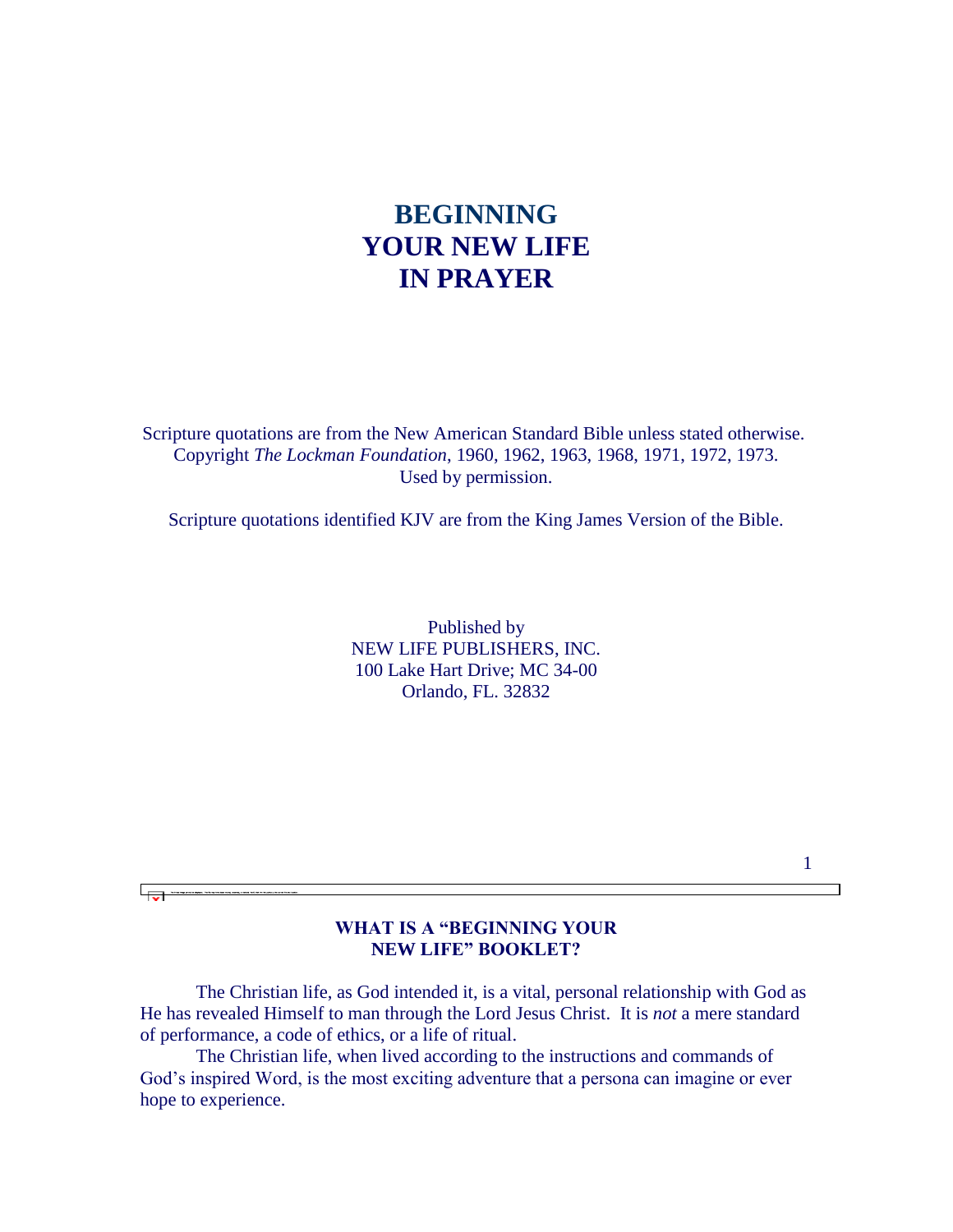As in any human relationship, your personal friendship with God began when you first met Him. For this relationship to grow past simply knowing God as an acquaintance to the point where you can honestly consider Him your best friend, an understanding of certain principles is necessary. This booklet is the fifth in a series of five to help you develop a healthy relationship with the Lord Jesus Christ. You will benefit most if you work through the entire series.

After studying this booklet, you will be able to:

- Understand better what prayer is and what it is not.
- Listen and explain five ingredients of prayer.
- Develop a plan of action to begin developing your prayer life.

### **CONTENTS**

| $\Pi$ . | Five Ingredients of Prayer 4 |
|---------|------------------------------|
| III.    |                              |

Note: If you do not have a Bible you may read various online versions at: <http://www.gospelcom.net/>

Also, you may purchase Bibles from The International Bible Society at <http://www.ibs.org/> and from the American Bible Society at <http://www.americanbible.org/>

फा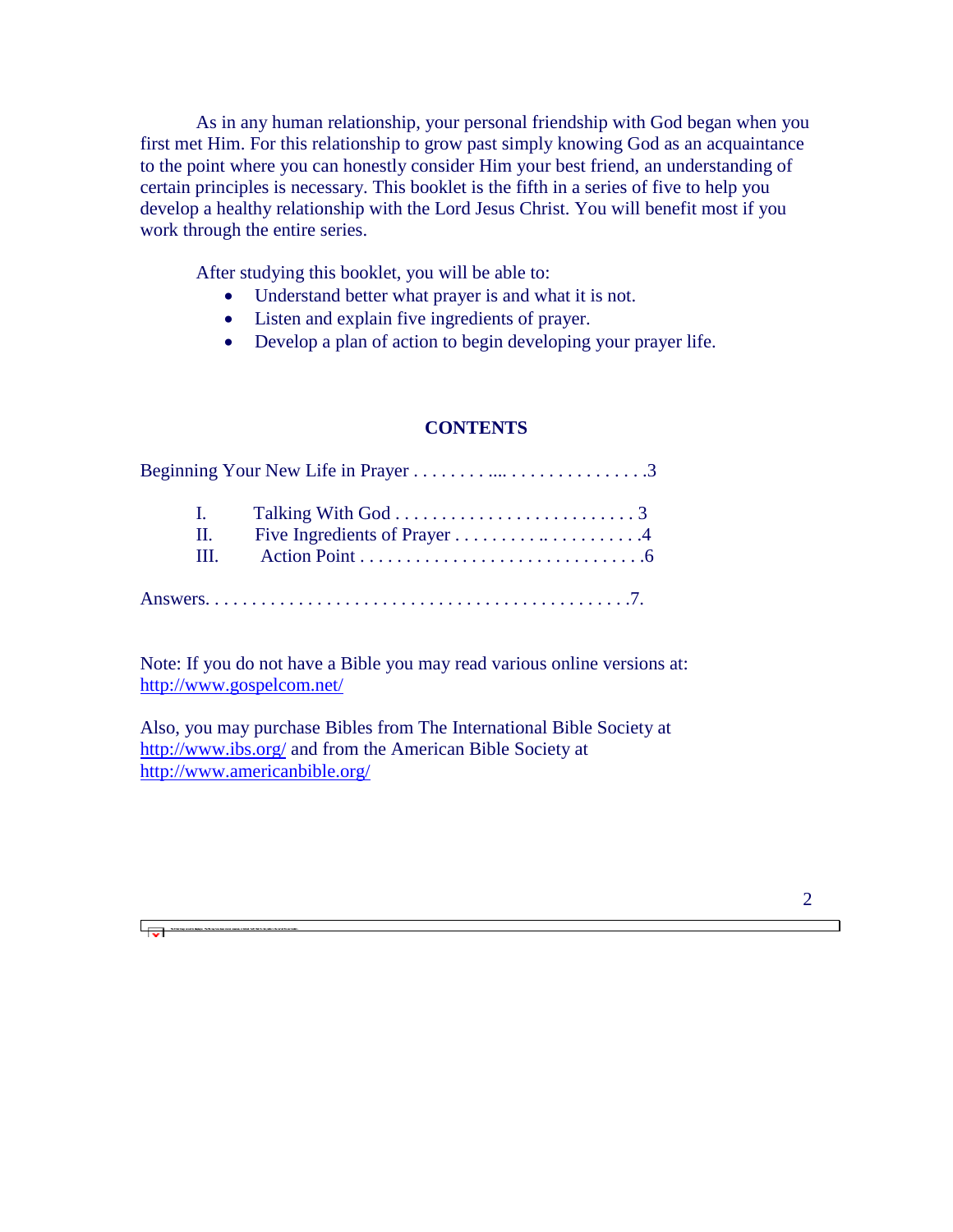# **BEGINNING YOUR NEW LIFE IN PRAYER**

# **I. TALKING WITH GOD**

"Call to Me, and I will answer you, and I will tell you great and mighty things, which you do not know."

(Jeremiah 33:3)

 Any fulfilling relationship involves two-way communication. A look at the biographies of people recorded in the Bible clearly shows the importance of two-way communication between God and His people. As long as these individuals listened to God, obeyed Him and prayed, their spiritual lives were radiant. When these same people, however, failed to hear and obey God and talk with Him through prayer, spiritual problems crowded in.

 The same thing can happen to us today. God communicates with us through his Word, the Bible. If we desire a rich and fulfilling Christian life, we also need to learn to talk with God. To pray is simply to converse or talk with Him.

 Prayer was an important emphasis in the life of Jesus. His desire to seek His Father's presence and know His will through prayer is apparent throughout His earthly life. The life of Christ was a living conversation with God the Father. Prayer was the backbone of Jesus' life and ministry. To become like Christ, therefore, we need to learn from His life.

When you consider sharing your life with people you love, there are at least five ingredients in your communication:

- 1. You express your enjoyment of what they are like,
- 2. apologize when you have hurt or offended them,
- 3. express appreciation for the things they do,
- 4. inform them of your needs
- 5. and listen to what they wish to say to you.

In our relationship with God through prayer, we learn to worship God, confess our sins, thank Him for all that He has given us, ask Him for His help and direction, and listen for His answers and instructions. This booklet is designed not only to familiarize you with these concepts, but also to give you the chance to begin using them. After exploring what each aspect means, you will have the opportunity to pray specifically in that area.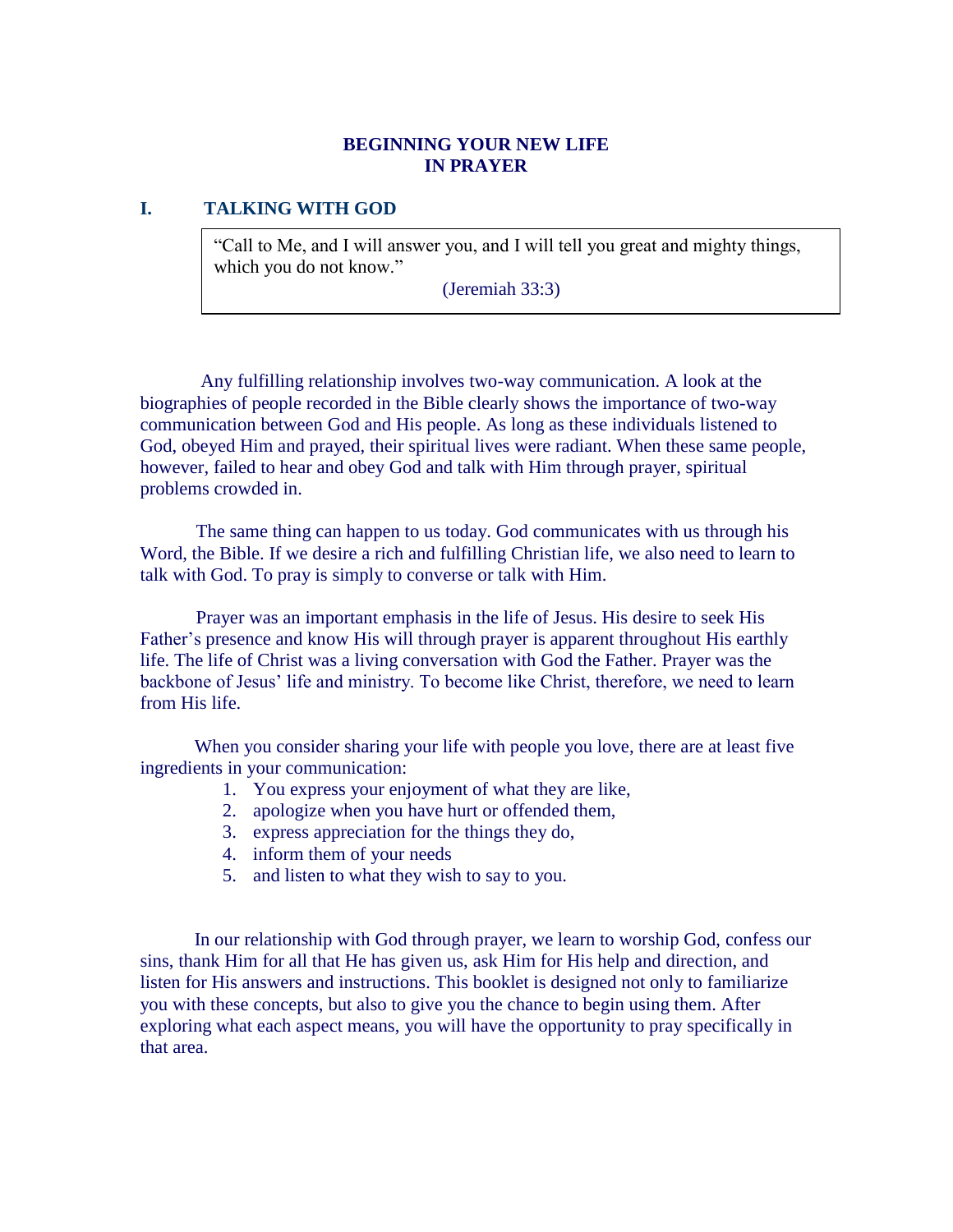If you are studying this booklet with a friend, praying aloud together will give you both a chance to learn about prayer from each other. This kind of prayer, incidentally, is called "conversational" because it involves God, you, and at least one other person. (An example of conversational prayer occurs on Page 4, II).

 $\overline{\overline{\overline{w}}}$ 

### **II. FIVE INGREDIENTS OF PRAYER Praising God**

 In a love relationship, one often comes to adore the other person. The result is spoken communication that expresses how much you appreciate that individual – you can't keep your feelings a secret! You talk about the positive qualities that you see in the person and express your appreciation and enjoyment of those qualities. For example, a woman might tell the man how his understanding attitude increases her affection for him.

\_\_\_\_\_\_\_\_\_\_\_\_\_\_\_\_\_\_\_\_\_\_\_\_\_\_\_\_\_\_\_\_\_\_\_\_\_\_\_\_\_\_\_\_\_\_\_\_\_\_\_\_\_\_\_\_\_\_\_\_\_\_\_\_\_

\_\_\_\_\_\_\_\_\_\_\_\_\_\_\_\_\_\_\_\_\_\_\_\_\_\_\_\_\_\_\_\_\_\_\_\_\_\_\_\_\_\_\_\_\_\_\_\_\_\_\_\_\_\_\_\_\_\_\_\_\_\_\_\_\_

\_\_\_\_\_\_\_\_\_\_\_\_\_\_\_\_\_\_\_\_\_\_\_\_\_\_\_\_\_\_\_\_\_\_\_\_\_\_\_\_\_\_\_\_\_\_\_\_\_\_\_\_\_\_\_\_\_\_\_\_\_\_\_\_\_

2. Read Psalm 145. What aspects of God's character can you identify in this passage?

Are they worthy of your adoration?

 $Why?$ 

\*The answers to this question and those on the following pages begin on Page 7.

 Take a couple of minutes right now to talk to God. Tell Him how much you appreciate Him and why. Select at least three of the character qualities you noted about Him in Psalm 145 and tell God your thoughts about them.

 If you are studying this booklet with a friend, pray together, using conversational prayer. Perhaps you would like to take turns talking aloud to God about the different aspects of His personality that you see in the psalm. One of you might pray, for example: "*Lord, thank You for Your loving kindness and for sending Your Son to die for me. I appreciate Your love*."

 The other might pray, "*Lord, I agree, and I thank You for Your great mercy in forgiving us."*

<sup>1.</sup> How would you apply the concept of adoration to your relationship with the Lord? \*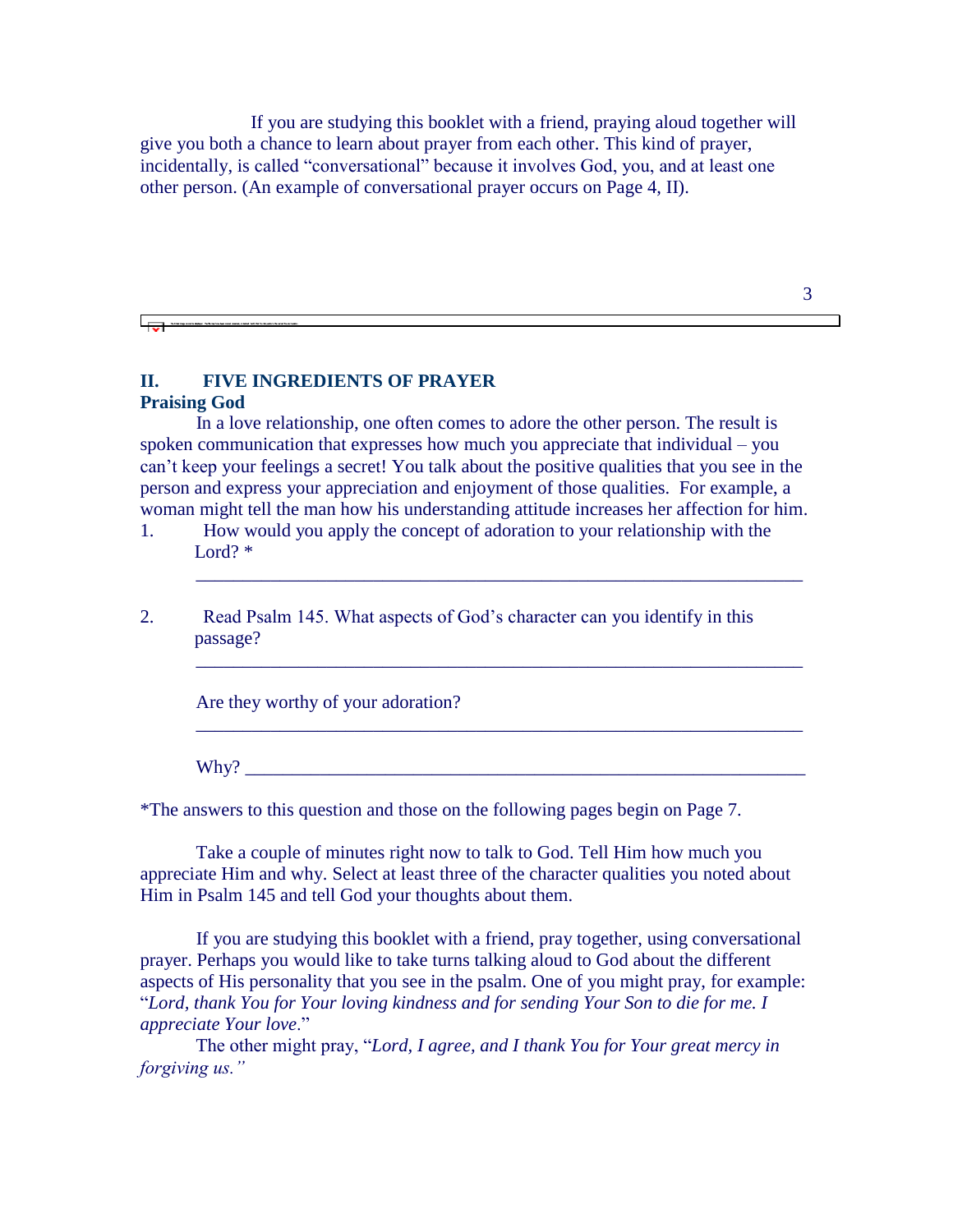### **Confession**

1. In any close relationship, situations inevitably occur where one person is hurt or offended. What happens to a relationship if the person causing the hurt refuses to admit his mistake, rationalizes, or blames others?

\_\_\_\_\_\_\_\_\_\_\_\_\_\_\_\_\_\_\_\_\_\_\_\_\_\_\_\_\_\_\_\_\_\_\_\_\_\_\_\_\_\_\_\_\_\_\_\_\_\_\_\_\_\_\_\_\_\_\_\_\_\_\_\_\_\_

\_\_\_\_\_\_\_\_\_\_\_\_\_\_\_\_\_\_\_\_\_\_\_\_\_\_\_\_\_\_\_\_\_\_\_\_\_\_\_\_\_\_\_\_\_\_\_\_\_\_\_\_\_\_\_\_\_\_\_\_\_\_\_\_\_\_

\_\_\_\_\_\_\_\_\_\_\_\_\_\_\_\_\_\_\_\_\_\_\_\_\_\_\_\_\_\_\_\_\_\_\_\_\_\_\_\_\_\_\_\_\_\_\_\_\_\_\_\_\_\_\_\_\_\_\_\_\_\_\_\_\_\_

\_\_\_\_\_\_\_\_\_\_\_\_\_\_\_\_\_\_\_\_\_\_\_\_\_\_\_\_\_\_\_\_\_\_\_\_\_\_\_\_\_\_\_\_\_\_\_\_\_\_\_\_\_\_\_\_\_\_\_\_\_\_\_\_\_\_

- 2. How can a sincere apology help a damaged relationship? How is a sincere apology different from an excuse?
- 3. How would you apply these principles of confession to your relationship with the Lord?
- 4. What is God's promise in 1 John 1:9 regarding His response when we confess our sins?

4

क

Are you aware of anything in your life that is not pleasing to God? You may wish to take a minute right now to ask God if there is any sin in your life. Then silently admit to the Lord that you have been wrong. You can then thank Jesus that, because of the cross, His forgiveness is always waiting for you, and you can appropriate the filling of the Holy Spirit by faith.

 Confess your sin to the Lord as soon as you are aware of it. The longer you wait, the more difficult confession becomes. Soon, as in human relationships, little things begin to build up and the relationship becomes negative and filled with tension.

#### **Thanking God**

 One of the most obvious ingredients in a healthy, growing relationship is thanksgiving. Giving, and giving results in appreciation characterize friendship. When someone you love gives you something that pleases you, is your response cold and indifferent? Probably not. Normally, you would respond with expressions of thanks and gratitude.

1. How does your concept of thanksgiving fit in with your relationship with God?

\_\_\_\_\_\_\_\_\_\_\_\_\_\_\_\_\_\_\_\_\_\_\_\_\_\_\_\_\_\_\_\_\_\_\_\_\_\_\_\_\_\_\_\_\_\_\_\_\_\_\_\_\_\_\_\_\_\_\_\_\_\_\_\_\_

 The book of Deuteronomy in the Old Testament records the faithfulness of God and His provision for the nation of Israel. This book provides a list of the many things God did to prove His love to the people, as well as additional lists of promises He would fulfill if they would obey Him.

2. Read Deuteronomy 8:10-19. (If you need information on where this book is in the Bible, check the contents page at the front of your Bible.) This passage records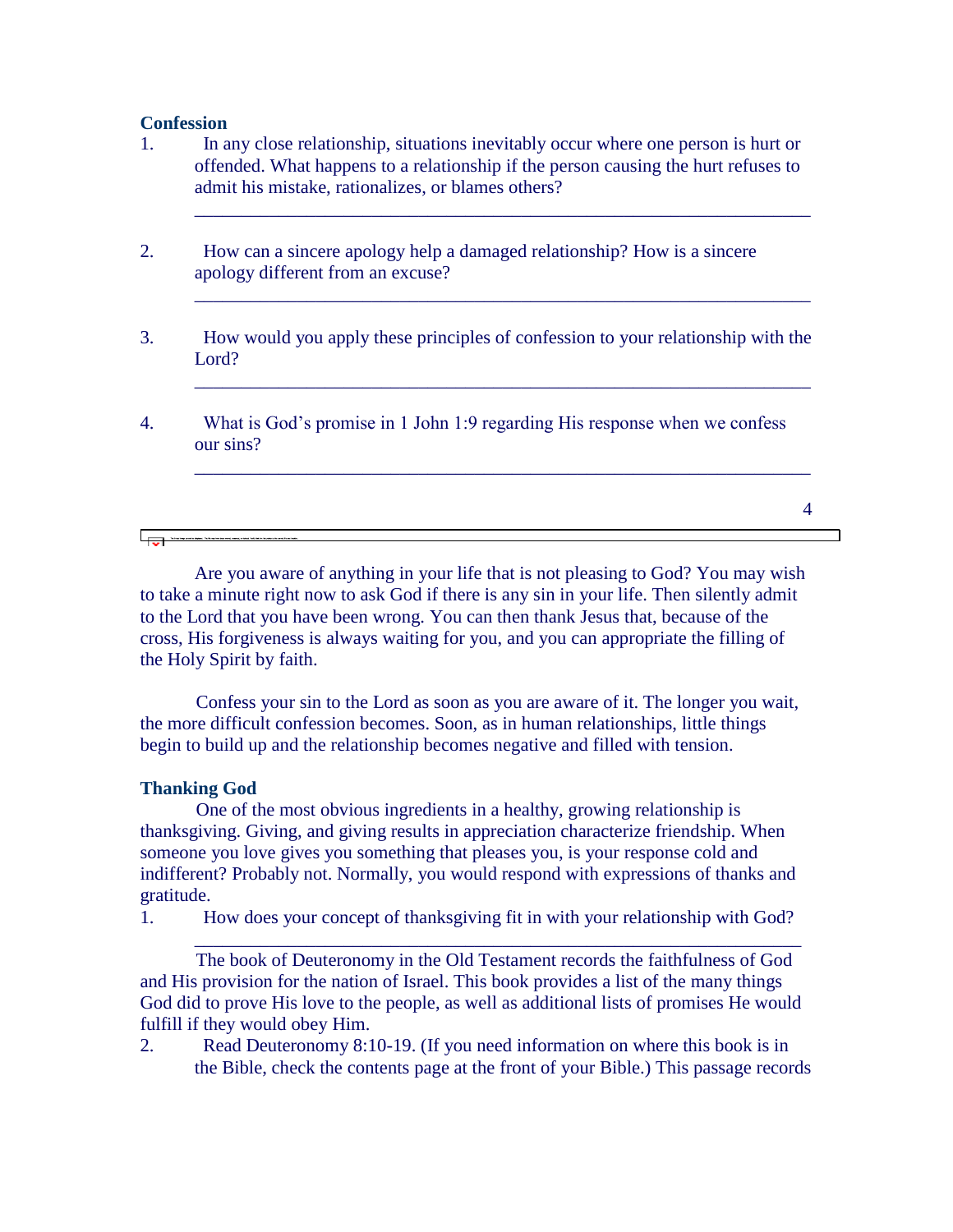God's offered blessing and also a warning. What is the warning given in Deuteronomy 8:19?

\_\_\_\_\_\_\_\_\_\_\_\_\_\_\_\_\_\_\_\_\_\_\_\_\_\_\_\_\_\_\_\_\_\_\_\_\_\_\_\_\_\_\_\_\_\_\_\_\_\_\_\_\_\_\_\_\_\_\_\_\_\_\_\_\_\_

\_\_\_\_\_\_\_\_\_\_\_\_\_\_\_\_\_\_\_\_\_\_\_\_\_\_\_\_\_\_\_\_\_\_\_\_\_\_\_\_\_\_\_\_\_\_\_\_\_\_\_\_\_\_\_\_\_\_\_\_\_\_\_\_\_\_

\_\_\_\_\_\_\_\_\_\_\_\_\_\_\_\_\_\_\_\_\_\_\_\_\_\_\_\_\_\_\_\_\_\_\_\_\_\_\_\_\_\_\_\_\_\_\_\_\_\_\_\_\_\_\_\_\_\_\_\_\_\_\_\_\_\_

\_\_\_\_\_\_\_\_\_\_\_\_\_\_\_\_\_\_\_\_\_\_\_\_\_\_\_\_\_\_\_\_\_\_\_\_\_\_\_\_\_\_\_\_\_\_\_\_\_\_\_\_\_\_\_\_\_\_\_\_\_\_\_\_\_\_

\_\_\_\_\_\_\_\_\_\_\_\_\_\_\_\_\_\_\_\_\_\_\_\_\_\_\_\_\_\_\_\_\_\_\_\_\_\_\_\_\_\_\_\_\_\_\_\_\_\_\_\_\_\_\_\_\_\_\_\_\_\_\_\_\_\_

- 3. According to verses 14 and 17, what can cause us to forget the Lord?
- 4. Why, then, is thanksgiving so important for a follower of Christ?
- 5. Write down the specific things you can think of right now for which to thank the Lord.
- 6. Read Psalm 95:1-7. What ideas does this suggest to you for giving thanks?

 Take a couple of minutes to thank God for the reasons you have listed. Giving our thanks to God should be an unending habit or mindset (I

Thessalonians 5:18). In addition to pleasing the Lord, thanksgiving will produce in your life the inner character quality of reliance upon God. Without this attitude of thanksgiving, feelings of pride and asserting your independence from God will inevitably result.

### **Asking God**

 An important part of our relationship with God is asking Him for help. Any worthwhile friendship includes the freedom to ask for assistance. When you ask for help, you are saying, "I am not self-sufficient. I need you."

5

 $\overline{\mathbf{v}}$ 

\_

\_

\_

- 1. According to Matthew 11:28-30, what does the Lord want us to do with our problems and needs?
- 2. In Luke 11:9-13, what does Jesus say will happen when we express our needs to God?

\_\_\_\_\_\_\_\_\_\_\_\_\_\_\_\_\_\_\_\_\_\_\_\_\_\_\_\_\_\_\_\_\_\_\_\_\_\_\_\_\_\_\_\_\_\_\_\_\_\_\_\_\_\_\_\_\_\_\_\_\_\_\_\_\_\_

\_\_\_\_\_\_\_\_\_\_\_\_\_\_\_\_\_\_\_\_\_\_\_\_\_\_\_\_\_\_\_\_\_\_\_\_\_\_\_\_\_\_\_\_\_\_\_\_\_\_\_\_\_\_\_\_\_\_\_\_\_\_\_\_\_\_

\_\_\_\_\_\_\_\_\_\_\_\_\_\_\_\_\_\_\_\_\_\_\_\_\_\_\_\_\_\_\_\_\_\_\_\_\_\_\_\_\_\_\_\_\_\_\_\_\_\_\_\_\_\_\_\_\_\_\_\_\_\_\_\_\_\_

3. What are some needs in your life you want to give to God?

Before you read on, take time to pray about these needs.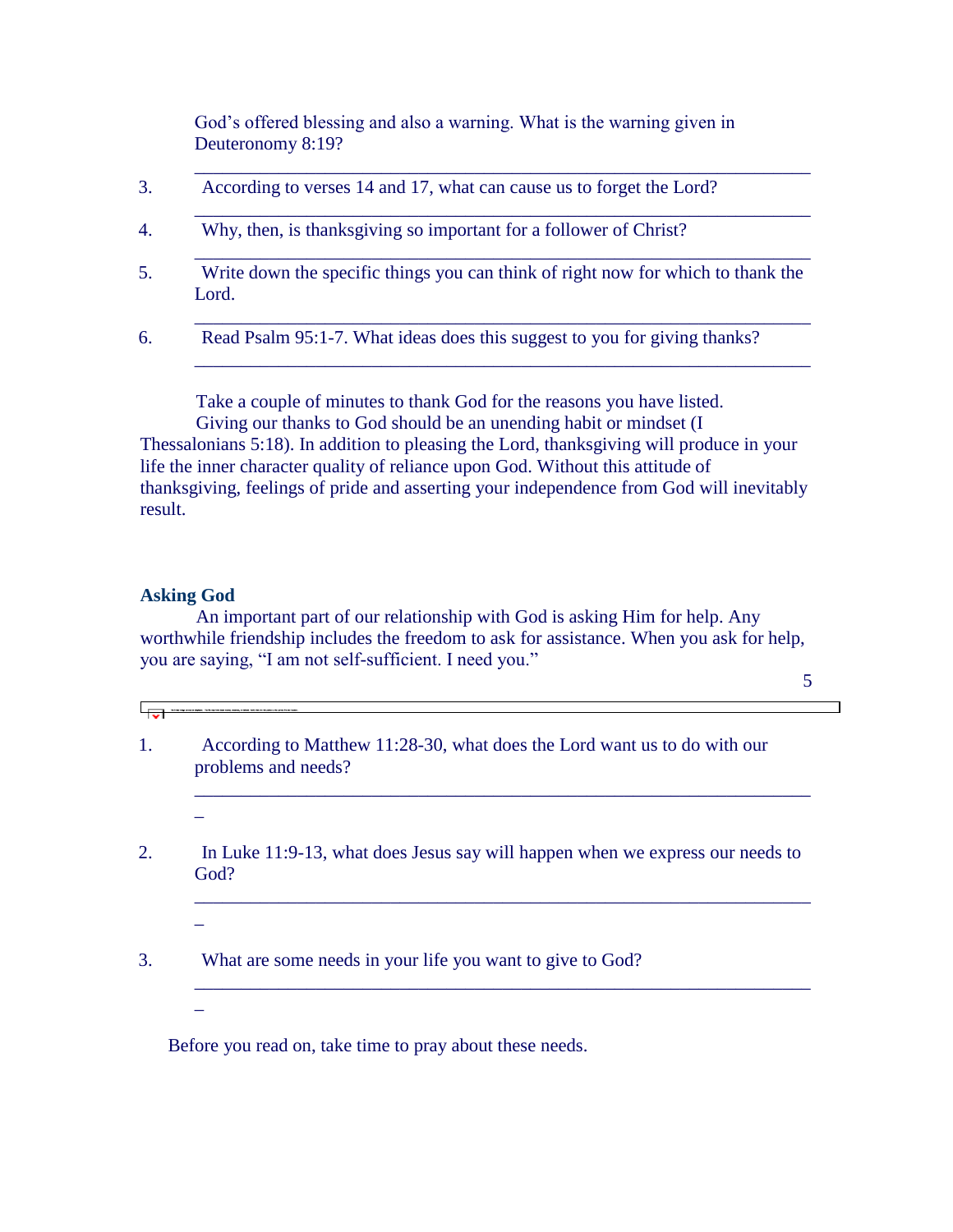Asking God involves taking the position of need before God. This position gives birth to the character quality of humility. Humility is not a denial of who we are. Actually, it is recognizing the need for help to go beyond our own capabilities. We exchange our limitations for God's all-sufficiency.

# **Listening to God**

 $\overline{\phantom{a}}$ 

 $\overline{\phantom{a}}$ 

 $\overline{\phantom{a}}$ 

# **"Be still, and know that I am God…"**

Psalm 46:10, KJV *"Call to Me, and I will answer you, and I will tell you great and might things, which you do not know."*

There might be a tendency, as we pray, to make our prayers one-way – just talking to God. What is wrong with this, according to Psalm 46:10 and Jeremiah 33:3 (quoted above)?

\_\_\_\_\_\_\_\_\_\_\_\_\_\_\_\_\_\_\_\_\_\_\_\_\_\_\_\_\_\_\_\_\_\_\_\_\_\_\_\_\_\_\_\_\_\_\_\_\_\_\_\_\_\_\_\_\_\_\_\_\_\_\_\_\_\_\_\_\_\_\_\_

\_\_\_\_\_\_\_\_\_\_\_\_\_\_\_\_\_\_\_\_\_\_\_\_\_\_\_\_\_\_\_\_\_\_\_\_\_\_\_\_\_\_\_\_\_\_\_\_\_\_\_\_\_\_\_\_\_\_\_\_\_\_\_\_\_\_\_\_\_\_\_\_

Jeremiah 33:3

Prayer should also involve listening to Him. As you wait quietly, God may bring to your mind verses of Scripture you have studied, or He may speak to you in the silence of your heart. Remember that God's Spirit not only speaks to you but also intercedes *for* you according to the will of God (Romans 8:26,27).

### **III. ACTION POINT**

 $\overline{\phantom{a}}$ 

 $\overline{\phantom{a}}$ 

 $\overline{+}$ 

 $\overline{\phantom{a}}$ 

Prayer can become especially enjoyable when you write your prayers in your devotional journal. This provides a permanent record of your requests and thoughts about God. It also is exciting to review your requests periodically and see the many ways God has answered and has actively involved Himself in your life. Then you can thank Him.

1. During the next week, each day write down a prayer – or several prayers – to the Lord. Keep in mind the five principles of prayer stated in this booklet.

\_\_\_\_\_\_\_\_\_\_\_\_\_\_\_\_\_\_\_\_\_\_\_\_\_\_\_\_\_\_\_\_\_\_\_\_\_\_\_\_\_\_\_\_\_\_\_\_\_\_\_\_\_\_\_\_\_\_\_\_\_\_\_\_\_\_\_

\_\_\_\_\_\_\_\_\_\_\_\_\_\_\_\_\_\_\_\_\_\_\_\_\_\_\_\_\_\_\_\_\_\_\_\_\_\_\_\_\_\_\_\_\_\_\_\_\_\_\_\_\_\_\_\_\_\_\_\_\_\_\_\_\_\_\_

\_\_\_\_\_\_\_\_\_\_\_\_\_\_\_\_\_\_\_\_\_\_\_\_\_\_\_\_\_\_\_\_\_\_\_\_\_\_\_\_\_\_\_\_\_\_\_\_\_\_\_\_\_\_\_\_\_\_\_\_\_\_\_\_\_\_\_

2. Write in your own words a brief description of prayer.

6

3. List the five ingredients of prayer.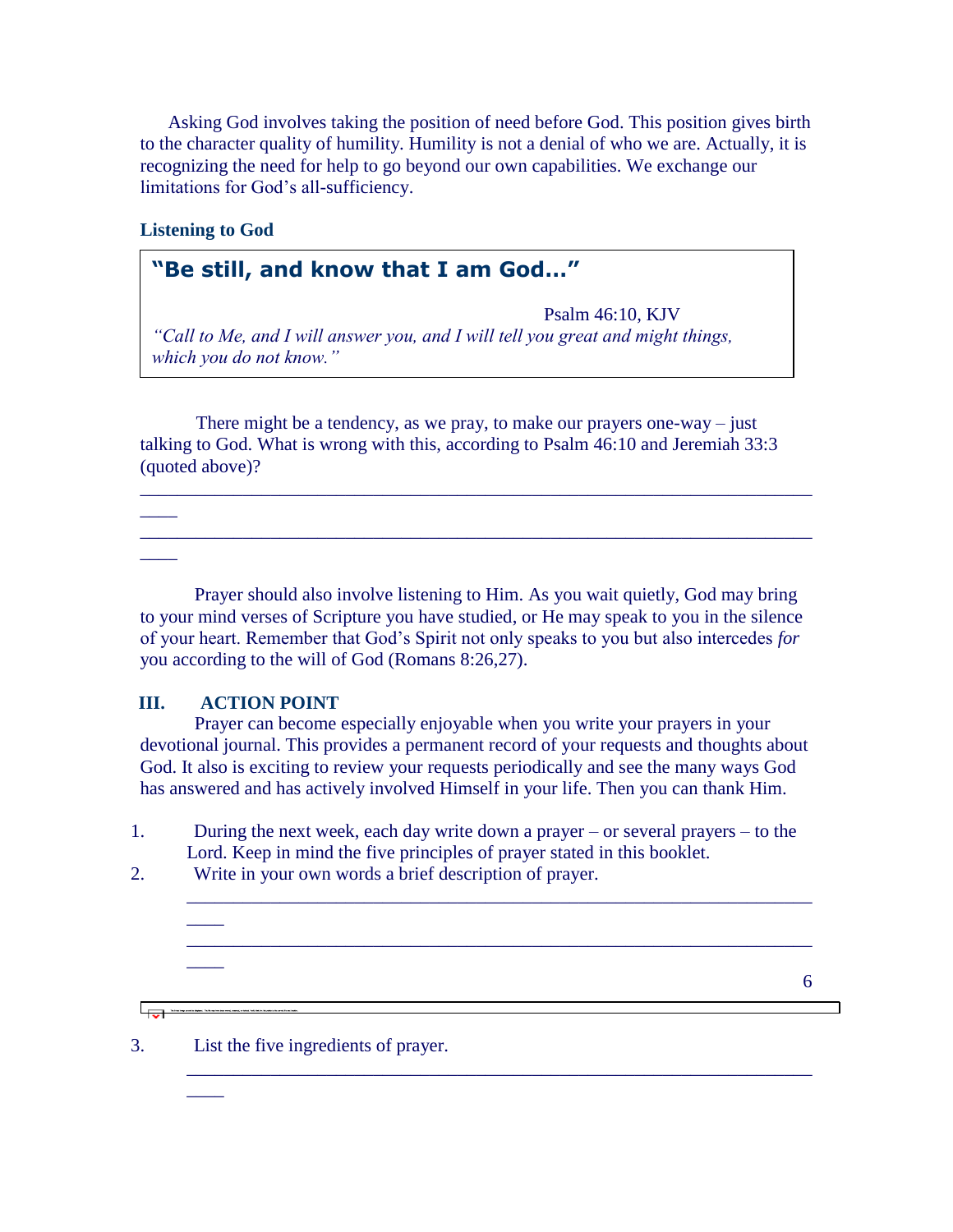Suggestions for further growth: Read the *Transferable Concept* booklet #9, "*How to Pray*," by Bill Bright. This booklet is available from<http://www.nlpdirect.com/>

\_\_\_\_\_\_\_\_\_\_\_\_\_\_\_\_\_\_\_\_\_\_\_\_\_\_\_\_\_\_\_\_\_\_\_\_\_\_\_\_\_\_\_\_\_\_\_\_\_\_\_\_\_\_\_\_\_\_\_\_\_\_\_\_\_\_\_

 For additional materials and training resources to help you develop your prayer life, visit<http://www.prayertoolbox.org/> or write to: Great Commission Prayer Crusade 100 Lake Hart Drive Orlando, FL. 32832

# **ANSWERS**

### **PAGE 4**

 $\overline{\phantom{a}}$ 

- 1. (Your personal answer.)
- 2. His authority; His name; His greatness; His works; His mighty acts; His abundant goodness; His righteousness; His graciousness; His slowness to anger and the greatness of His loving kindness; the glory and majesty of His kingdom; that His kingdom is everlasting; that He sustains all who fall and raises up all who are bowed down; that He provides and satisfies the desire of every living thing; His kindness; His nearness; that He hears our cries and saves us; that He keeps those who love Him; that the wicked will be justly punished. How amazing to realize that all of these characteristics are found consistently in one person, and that they are all directed toward us!

# **PAGE 4**

- 1. A barrier of tension and guilt blocks communication between the two individuals.
- 2. A sincere apology can bring about forgiveness and a new quality of openness between the two people.
- 3. Your personal answer might include some of the following ideas: When we rebel against the Lord, we must learn to confess our sins – to agree with God that we have been wrong. If we do not confess our sins, our fellowship with God will be broken. We begin to feel guilty and no longer experience God's love and forgiveness.
- 4. He promises to cleanse and forgive us.

# **PAGE 5**

- 1. We can thank the Lord continually for all that He has given us and for what He gives us daily.
- 2. The warning is not to forget the Lord.
- 3. Pride. We think we are responsible for our success when, in reality, our success is a gift of God.
- 4. Giving thanks reminds us that God is the source of everything we have and enjoy.
- 5. Your personal answer may include your health, friends, family, job, schooling, physical provisions (food, shelter, etc.), the Lord Jesus, the Bible.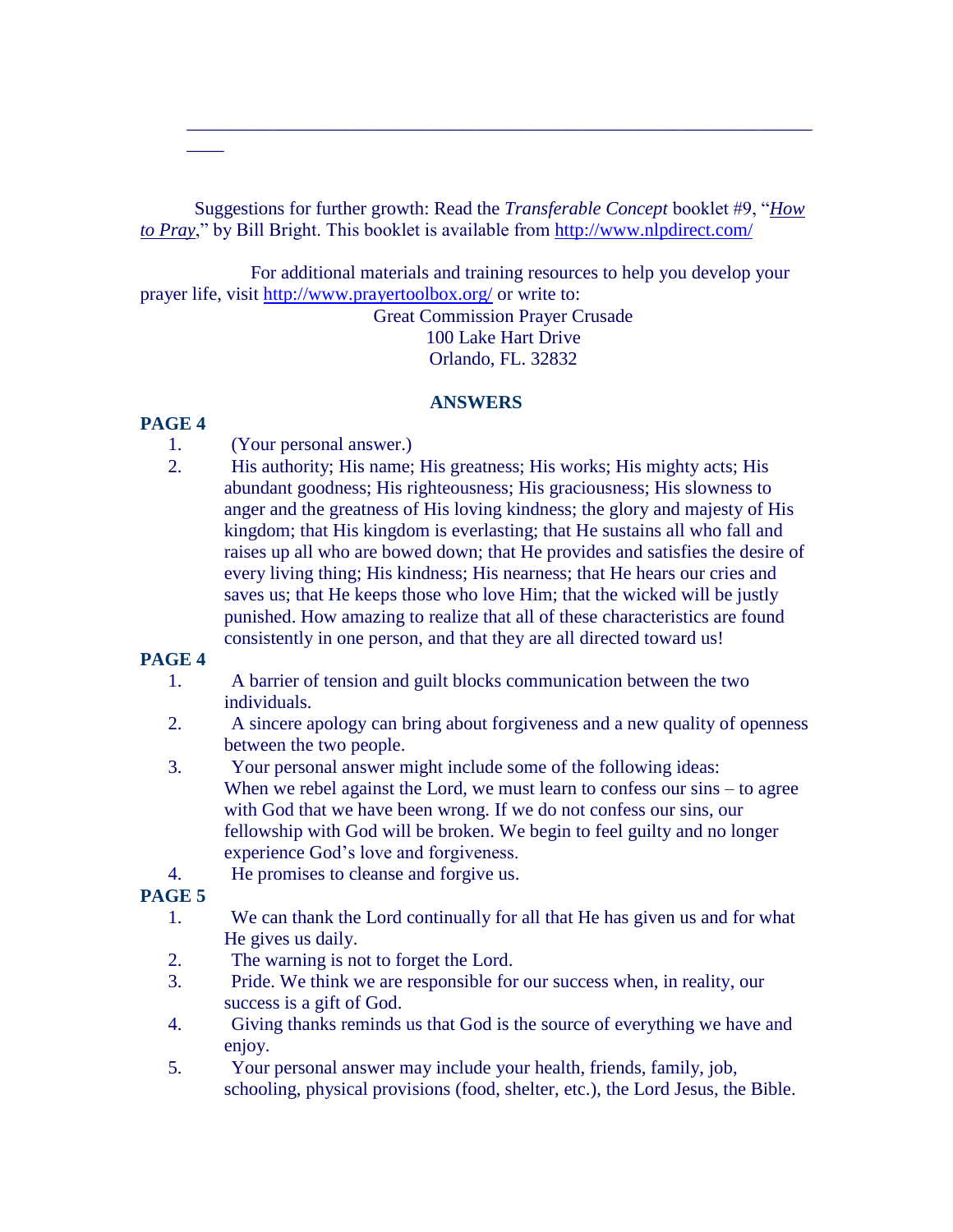6. For salvation; for the beauty of creation; for making us; for being a personal God; that we can call ourselves His people; that He "shepherds" (guards, guides and watches over) us.

7

# **PAGE 6**

└╤╾

- 1. When we come to the Lord, we are saying, "Lord, I cannot work this out myself. I need You." This attitude is the opposite of pride, and the results of these two actions are opposite as well – expressing our needs to the Lord draws us closer to Him; pride, however, takes us away from God.
- 2. He promises to give us what we need.
- 3. (Your personal answer.)

# **PAGE 6**

 $\overline{\phantom{a}}$ 

While God is interested in everything on our hearts, He also desires to speak to us by the Holy Spirit using the Word.

# ACTION POINT

- 1. (Your personal answer.)
- 2. You might say something like this: Prayer is talking to God and letting Him talk to me.
- 3. Praising God; confessing; thanking God; asking God; listening to God.